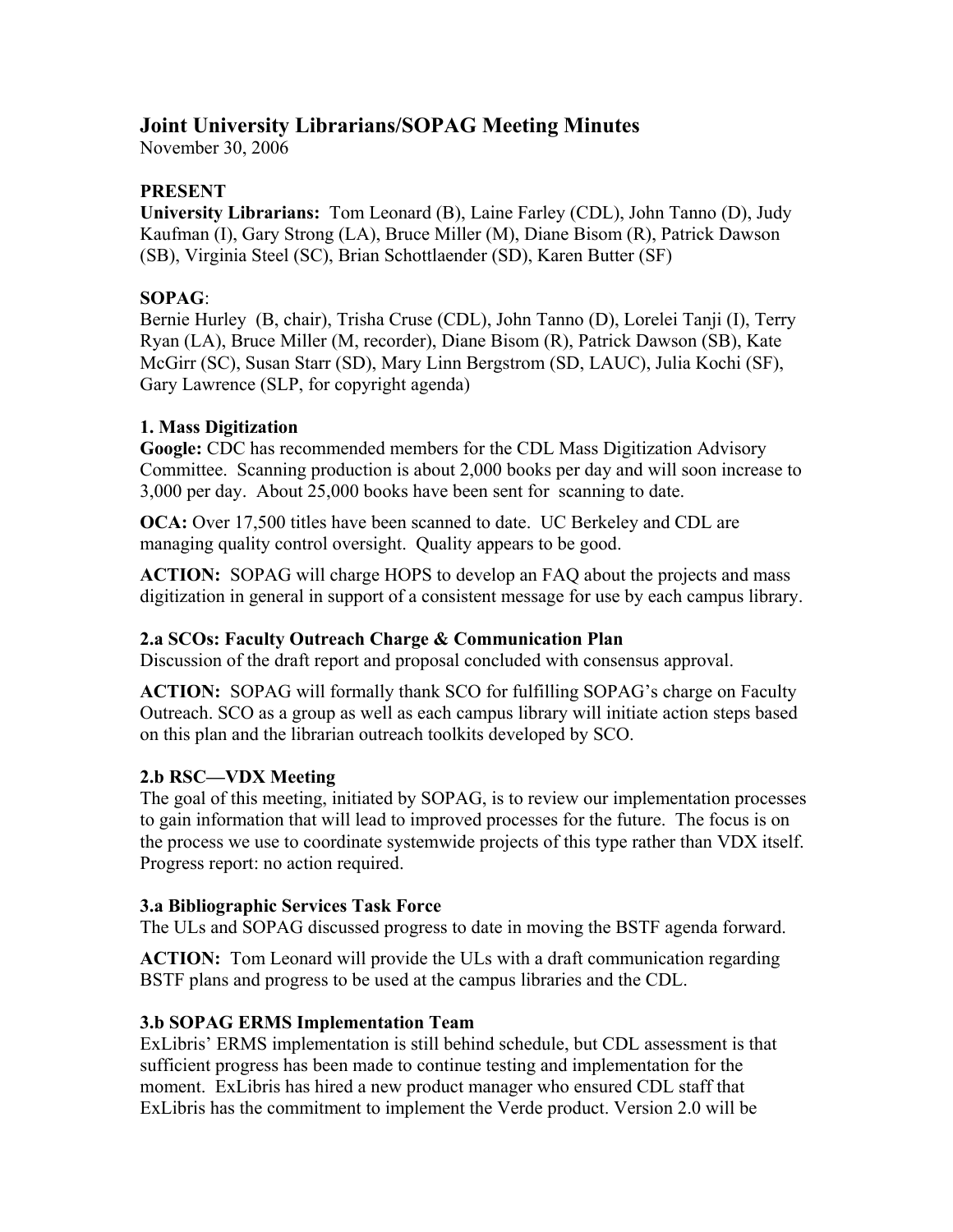installed in test mode in December. If the test is successful, 2.0 will be moved to production mode. Current assessment is that 2.0 has sufficient functionality to meet our basic needs.

#### **3.c Copyright support for University of California Libraries**

Lawrence reported, on behalf of the Copyright Support Task Force, that Systemwide Academic Affairs will add staff in support of policy issues affecting scholarly communication, including intellectual property. This additional support for the Provost should provide some staff support for library copyright issues.

**ACTION**: There is UL and SOPAG support for creation of a UC Libraries administrative advisory group that would be convened and overseen by the central staff. No action will be taken until more information is available on the type of staff support that will be available from Systemwide Academic Affairs.

**4.a CDC Scenarios Development Task Force: value based pricing—roll-out strategy**  Nominal editorial edits have been suggested for the support of CDC's value based strategy documents.

**ACTION**: The content was fully endorsed by the ULs and SOPAG

**ACTION**: CDC will release to Library staff shortly before the formal press release in January.

#### **4.b HOPS Digital Reference**

The digital reference program began on 5 November. During the first three weeks, about 50 hours of service were provided per week. 304 questions were handled. This program will continue with additional data gathering.

### **4.c LTAG Next Decade Report**

The report was self-initiated by LTAG and has been discussed by SOPAG and the ACG chairs. It is a white paper that can be seen as complementary to the BSTF report. The ULs and SOPAG commend LTAG for taking the initiative to author this white paper.

**ACTION**: Ryan will propose that LTAG label the document as a white paper to help clarify the context.

### **4.d California State Library Collaboration**

There have been ongoing discussions over a period of several years regarding possible collaboration between UC and the CSL with a focus on archival maintenance of government information. CSL is charged to maintain the archival copy of record for California state documents. CSL is charged to maintain the last circulating copy of Federal documents. The State Archive plans to digitize the Governor's Executive Orders. The current area of concern is for archival preservation of web-based publications. CSL is essentially unable to respond to this need, and UC government information librarians have been tackling this problem piecemeal in an effort to save as much as possible.